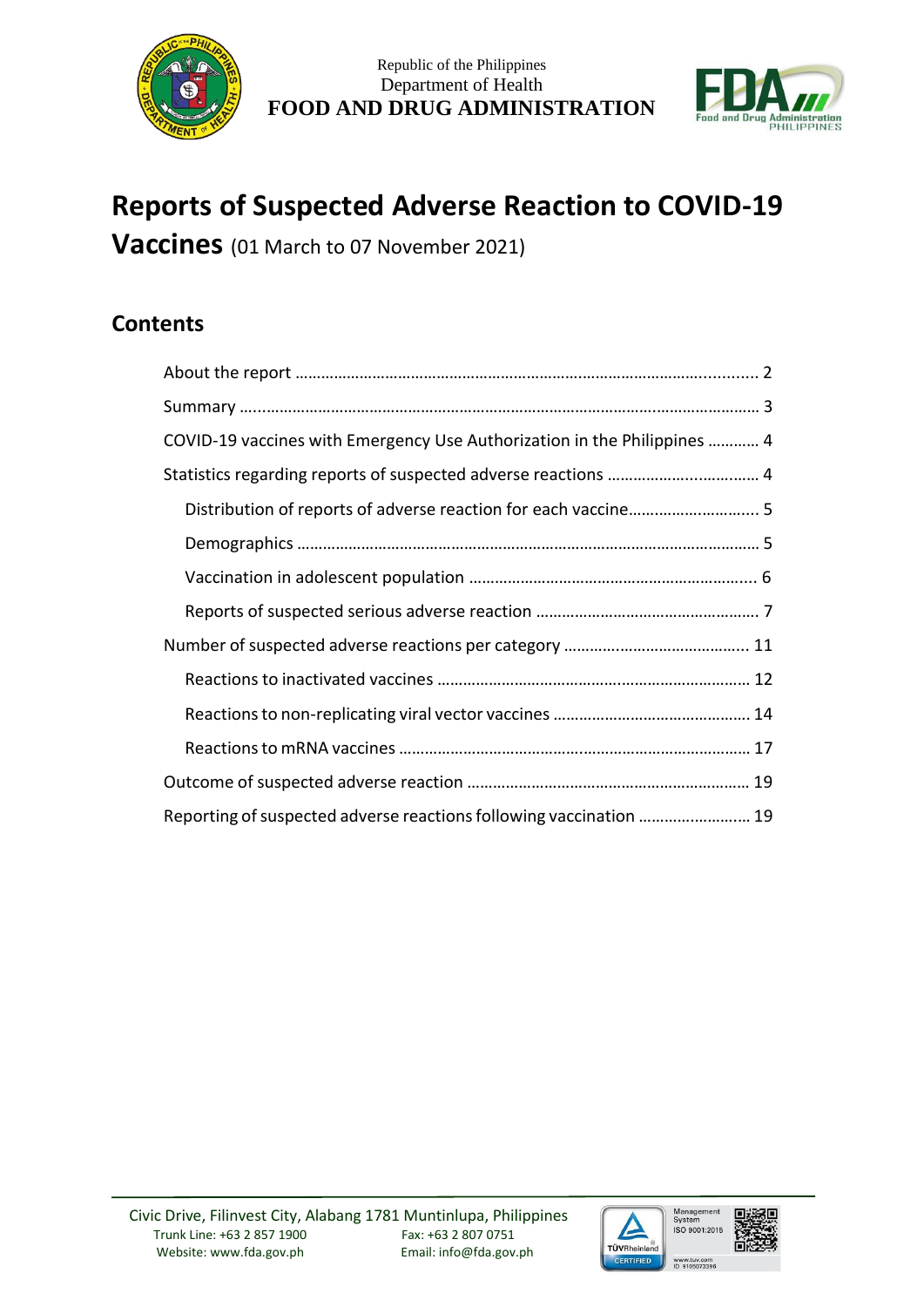# **About the report**

- A summary is presented below of all received suspected adverse reaction reports following COVID-19 vaccination from 01 March 2021, the date when the first vaccine became available, up to 07 November 2021.
- Seven (7) vaccines under Emergency Use Authorization (EUA) are currently being used in the vaccination program: CoronaVac, COVID-19 Vaccine AstraZeneca, Sputnik V, Comirnaty, COVID-19 Vaccine Moderna, Janssen COVID-19 Vaccine, and COVID-19 Vaccine Sinopharm.
- Data are based on VigiFlow, the national database of adverse reactions in the Philippines. It includes reports from various epidemiology surveillance units (ESUs) of the Department of Health (DOH), hospitals, patients/consumers, and EUA holders.
- Symptoms or diseases that occur after vaccination are reported if there is a *suspicion* of a possible link. However, it cannot be assumed that there is a causal relationship between the suspected adverse reaction and the vaccine.
- This report contains all suspected adverse reactions regardless of any possible causal relationship.
- Additional information may become available in individual case reports at any time, which may change the assessment and figures presented.
- Adverse reaction reports are necessary for the safety assessment of the vaccines, making sure that the benefits always outweigh the risks.
- Reports are constantly reviewed and monitored for the possible emergence/identification of unknown adverse reactions also known as signal. If a signal is identified, investigations, regulatory actions, and timely communication is performed by the FDA.
- A weekly report is published to summarize reported adverse reactions to the COVID-19 vaccines.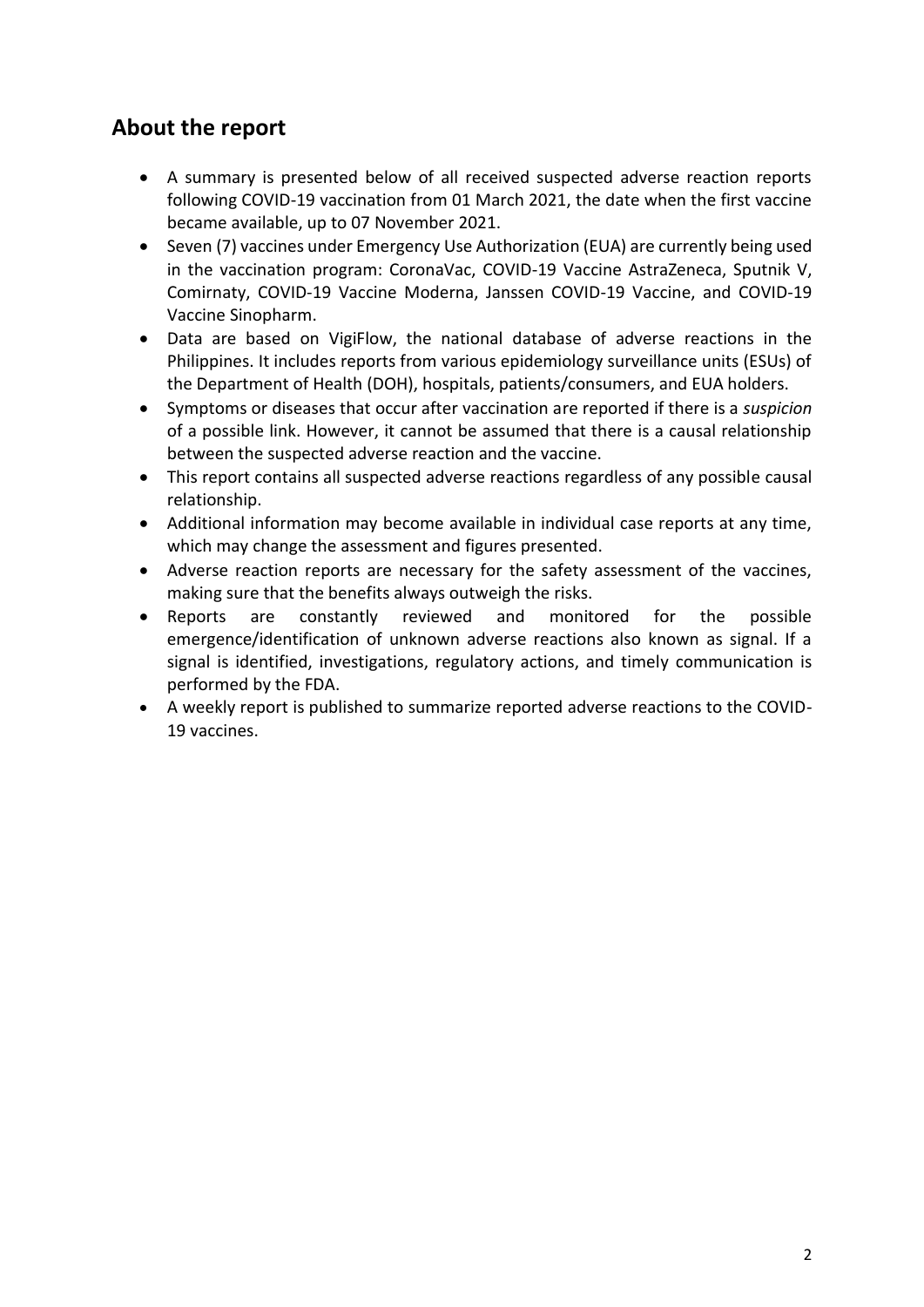# **Summary**

This report is based on an assessment of adverse reaction reports received by 07 November 2021. As per benefit-risk assessment, these reports do not provide a basis for revising the current recommendations regarding the use of COVID-19 vaccines.

A report of adverse reaction does not necessarily mean that the vaccine caused the reactions. A mere suspicion may also be reported. Undiagnosed illness, underlying comorbidities, and pre-existing medical conditions unrelated to vaccination can be factors in reporting adverse reactions. The relative numbers should not be used to compare the safety of different vaccines.

Like any other vaccines, COVID-19 vaccines may cause adverse reactions in some people. It is possible for several persons to experience the same adverse event but for the report to be serious for one person and non-serious for another person. Most of the reported reactions are generally in line with what is described in the product information and labels. Such reports are minor adverse reactions, which include body pain, chills, fatigue, fever, headache, nausea, and pain in the injection site. These usually appear on the first or second day of vaccination and may last for 2-3 days. Most people tolerate these adverse reactions while others experience greater discomfort.

Serious adverse reactions have also been reported. The FDA together with other public health partners are continuously monitoring the adverse experience as more people are being vaccinated with COVID-19 vaccines. Such monitoring will provide reassurance that the vaccines are safe and effective for use.

Considering the post-authorization experience on the use of COVID-19 Vaccine AstraZeneca and Janssen COVID-19 Vaccine of other countries, information on the very rare and serious adverse events of thrombosis and thrombocytopenia and in some cases accompanied by bleeding have been revised under the special warning and precautions for use in their product labels. In addition, capillary leak syndrome and Guillain-Barré syndrome were added as a rare new side effect.

The label of mRNA vaccines Moderna and Comirnaty (Pfizer-BioNTech) have been revised to include imposition of the European Medicines Agency and the USFDA to include safety information on myocarditis and pericarditis.

The immunization program expanded its coverage to include adolescent individuals (12 to 17 years old). Pfizer and Moderna are the only vaccines with emergency use authorization for the said population. The roll-out started on the second week of October. Likewise, monitoring of suspected adverse reactions has extended to include such population.

Seven (7) vaccines are currently used in the immunization program. These include CoronaVac, COVID-19 Vaccine AstraZeneca, Sputnik V, Comirnaty, COVID-19 Vaccine Moderna, Janssen COVID-19 Vaccine, and COVID-19 Vaccine Sinopharm. Supplies of vaccines are either procured by the government and/or private sector or supplied under the COVAX facility.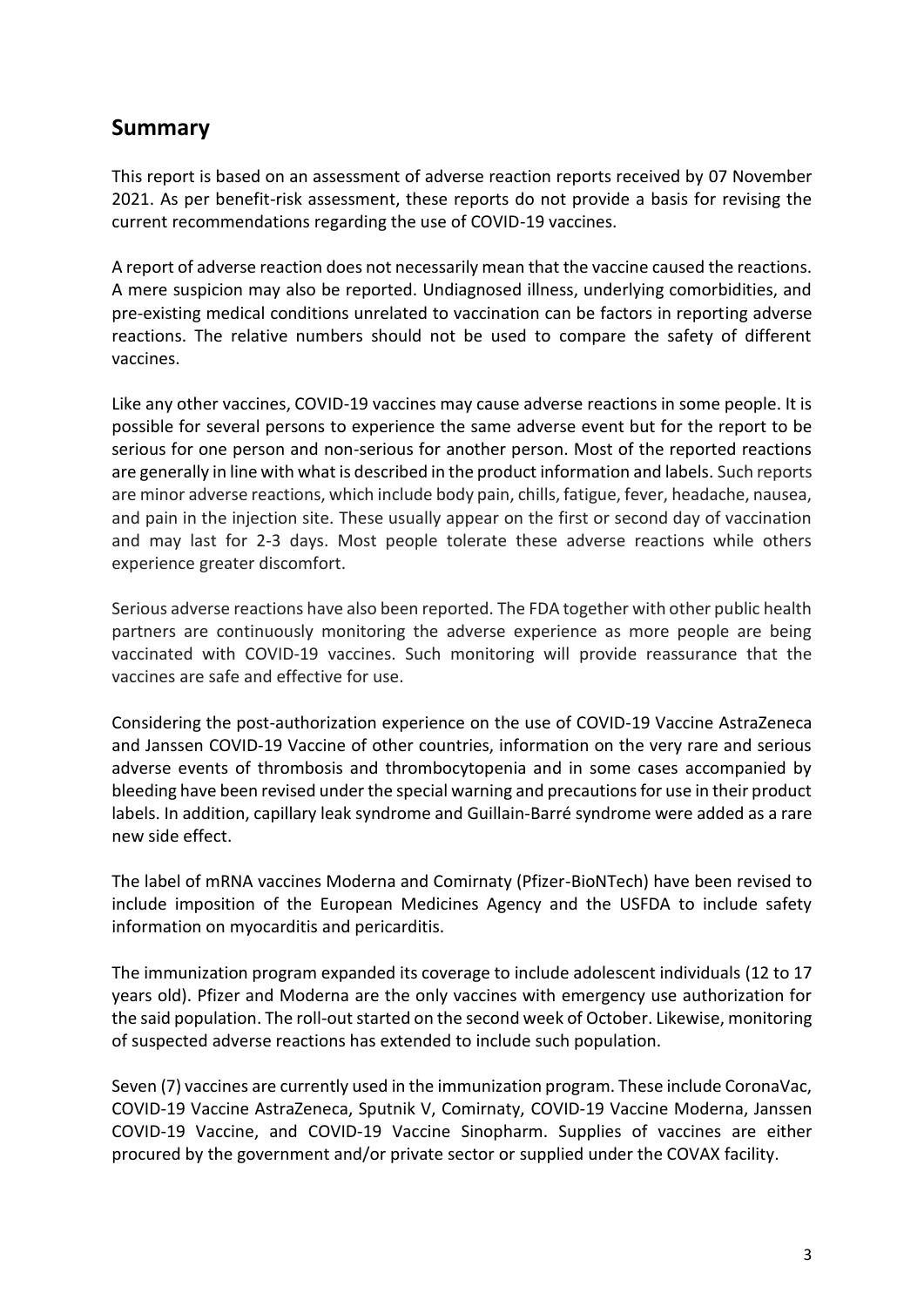# **COVID-19 vaccines with Emergency Use Authorization in the Philippines**

At present, the FDA granted [eight \(8\) COVID-19 vaccines with emergency use authorization:](https://www.fda.gov.ph/list-of-fda-issued-emergency-use-authorization/)

- Pfizer-BioNTech COVID-19 Vaccine (Comirnaty)
- ChAdOx1-S [recombinant] (COVID-19 Vaccine AstraZeneca)
- SARS-CoV-2 Vaccine (Vero Cell), Inactivated (CoronaVac)
- Gam-COVID-Vac (Sputnik V & Sputnik Light)
- Ad26.COV2-S [recombinant] (Janssen COVID-19 Vaccine)
- Whole Virion Inactivated Corona Virus (Covaxin)
- COVID-19 mRNA Vaccine [nucleoside modified] (COVID-19 Vaccine Moderna)
- Inactivated COVID-19 Vaccine (Vero Cell) (COVID-19 Vaccine Sinopharm BIBP/Wuhan)

Various vaccine platforms have been approved for use in the Philippines. Comirnaty and COVID-19 Vaccine Moderna are mRNA vaccines; COVID-19 Vaccine AstraZeneca and Janssen COVID-19 Vaccine are non-replicating viral vector vaccines while Sputnik V uses the same technology having two (2) different (dose) components of viral vectors; and CoronaVac, Covaxin, and COVID-19 Vaccine Sinopharm BIBP/Wuhan are inactivated vaccines. All are administered in two doses within an interval of a few weeks except for Janssen COVID-19 Vaccine and Sputnik Light, which is administered as a single-dose.

### **Statistics regarding reports of suspected adverse reactions**

As of 07 November 2021, more than 64.1 million doses of COVID-19 vaccines (either CoronaVac, COVID-19 Vaccine AstraZeneca, Sputnik V, Comirnaty, COVID-19 Vaccine Moderna, Janssen COVID-19 Vaccine, or COVID-19 Vaccine Sinopharm) were already administered. Over 29.4 million individuals are now fully vaccinated (either given a singledose or 2-dose vaccine course) while more than 8.8 million are partly vaccinated waiting for their second dose to be administered. A total of 73,281 suspected adverse reaction reports were received, evaluated, and analyzed by the FDA. To disaggregate, 28,899 have been reported for CoronaVac, 32,454 for COVID-19 Vaccine AstraZeneca, 743 for Sputnik V, 5,256 for Comirnaty, 2,343 for COVID-19 Vaccine Moderna, 3,477 for Janssen COVID-19 Vaccine, and 109 for COVID-19 Vaccine Sinopharm.

| Indicators                                        | Value                                       |
|---------------------------------------------------|---------------------------------------------|
| Total number of doses administered                | 64,195,936                                  |
| No. of fully vaccinated individuals               | 29,477,961                                  |
| No. of individuals partly vaccinated              | 8,862,889                                   |
| No. of suspected adverse reaction reports         | <b>73,281</b> (0.11% of doses administered) |
| No. of suspected serious adverse reaction reports | 3,601 (0.006% of doses administered)        |

*Table 1. Data on vaccination and suspected adverse reaction reports.*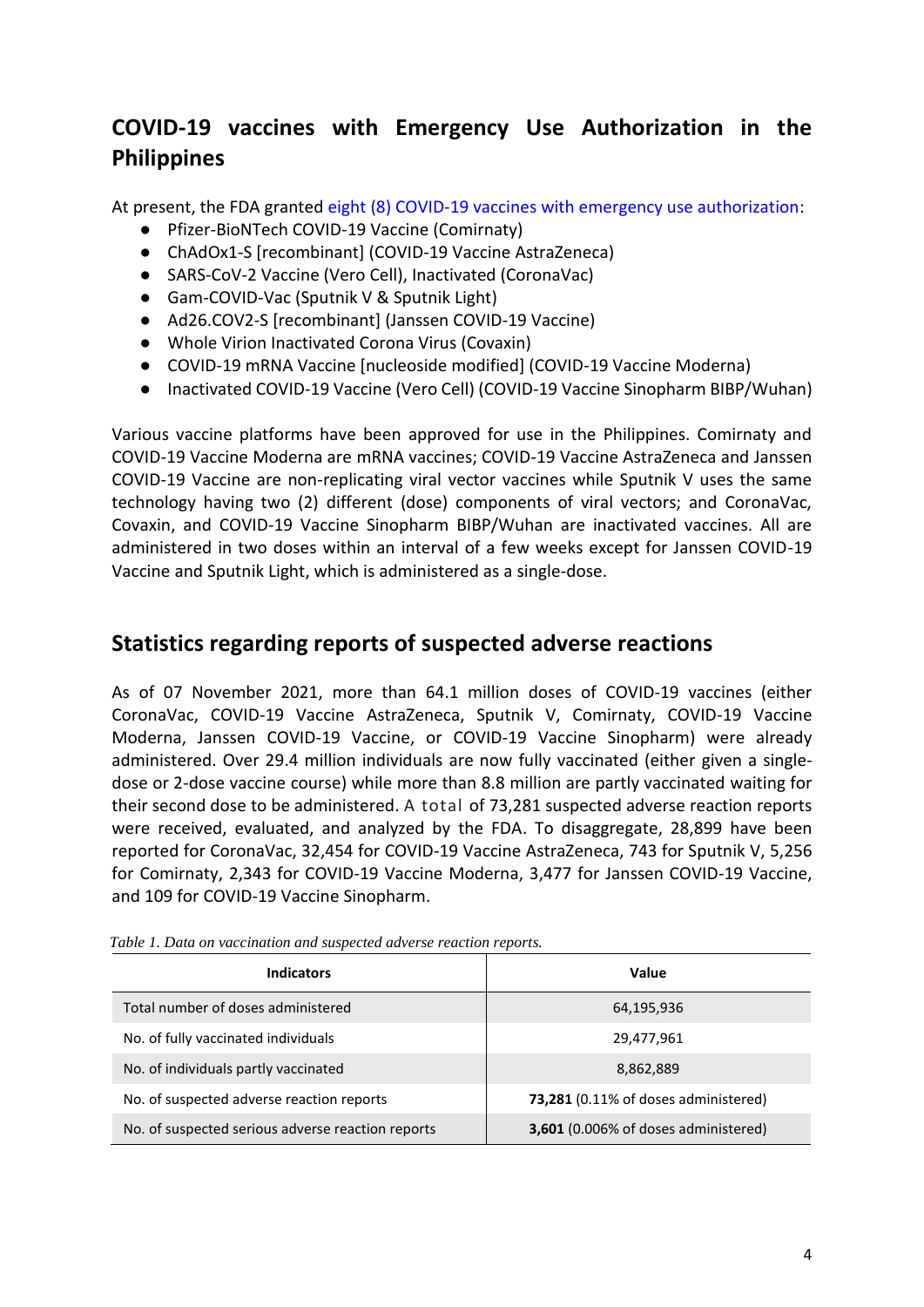### Distribution of reports of adverse reactions for each vaccine

Data shown below are cumulative reports from the start of the vaccination program on 01 March 2021 up until 07 November 2021.

| Vaccine      | Date<br>started | <b>Total vaccine</b><br>doses<br>administered <sup>b</sup> | Number of<br>fully vaccinated<br>individuals <sup>b</sup> | Number of<br>individuals partly<br>vaccinated | Total<br>number of<br>reports <sup>a</sup> | <b>Reports of</b><br>non-serious<br>events | <b>Reports of</b><br>serious<br>events |
|--------------|-----------------|------------------------------------------------------------|-----------------------------------------------------------|-----------------------------------------------|--------------------------------------------|--------------------------------------------|----------------------------------------|
| CoronaVac    | 01 Mar 2021     | 32,063,369                                                 | 14,741,907                                                | 2,579,555                                     | 28,899                                     | 27,184                                     | 1,715                                  |
| AstraZeneca  | 07 Mar 2021     | 9,205,925                                                  | 3,959,183                                                 | 1,287,559                                     | 32,454                                     | 31,472                                     | 982                                    |
| Sputnik V    | 04 May 2021     | 564,585                                                    | 251,013                                                   | 62,559                                        | 743                                        | 719                                        | 24                                     |
| Comirnaty    | 13 May 2021     | 11,933,502                                                 | 4,396,861                                                 | 3,139,780                                     | 5,256                                      | 4,960                                      | 296                                    |
| Moderna      | 30 June 2021    | 5,956,059                                                  | 2,118,716                                                 | 1,718,627                                     | 2,343                                      | 2,203                                      | 140                                    |
| Janssen      | 20 July 2021    | 3,622,875                                                  | 3,622,875                                                 |                                               | 3,477                                      | 3,041                                      | 436                                    |
| Sinopharm    | 25 Aug 2021     | 849,621                                                    | 387,406                                                   | 74,809                                        | 109                                        | 101                                        | 8                                      |
| <b>TOTAL</b> |                 | 64,195,936                                                 | 29,477,961                                                | 8,862,889                                     | 73,281                                     | 69,680                                     | 3,601                                  |

*Table 2. Distribution of reports of adverse reactions for each vaccine*

Data source: <sup>a</sup>VigiFlow, <sup>b</sup>NVOC daily report as 6PM, 07 November 2021

Notes: Additional information may become available in individual cases, which may change the figures presented

bAn individual is considered partly vaccinated if they have received only one dose of a two-dose vaccine course. An individual is considered fully vaccinated if they have received a single-dose vaccine or both doses of a two-dose vaccine

<sup>c</sup>Data concerning various vaccines are not directly comparable. COVID-19 vaccines profile varies, they have not been used for equal periods of time and they have been administered to number of people with different profiles including various age and sex.

### Demographics

The figures below provide a descriptive overview of the population who have experienced adverse reactions to COVID-19 vaccines. Figure 1 and Figure 2 shows the distribution of reports by gender and age. Click [here](https://drive.google.com/drive/folders/1bpT1ldH2x7I6awtGjRA5Ixl6Echw6qDr?usp=sharing) to show disaggregated data.



*Figure 1. Report distribution by gender*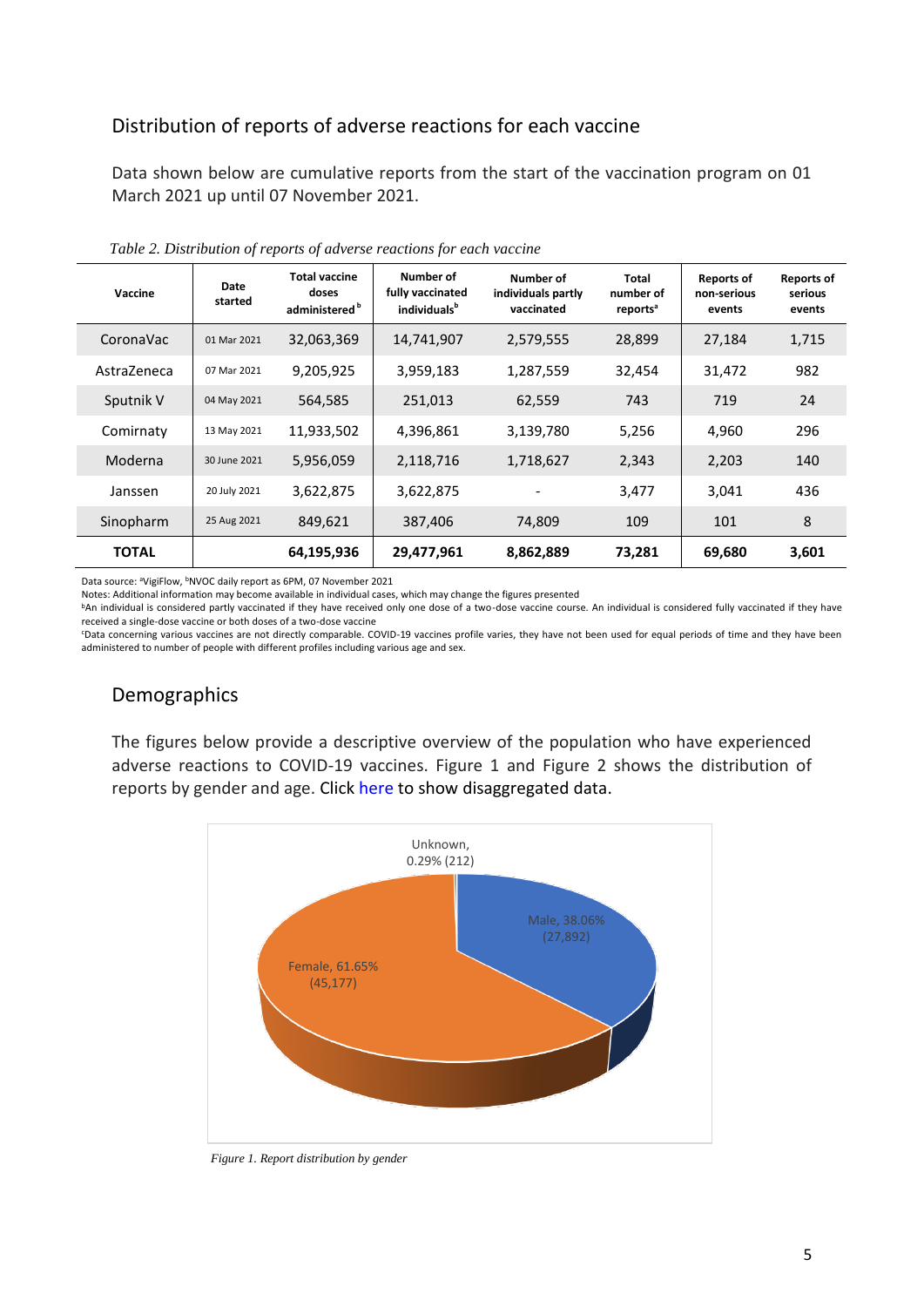

*Figure 2. Report distribution by age*

The early phase of the vaccination program is intended for the frontline health workers, thus, the high number in the female and younger population might be associated with the data that our health system is dominated by female (75%) and young adults under the age of 35 (65%).*<sup>1</sup>* An increasing number of reports from the age group 40 years and above have been observed in the past few weeks of the vaccination program. This may be attributed to the coverage of priority groups of senior citizens and individuals with comorbidities.

Relative to the inclusion of the frontline personnel in the priority groups, the observed increasing number of reports in the male population may be attributed to the vaccine coverage and statistics that more males are employed than females (6 in every 10).*<sup>2</sup>*

*1 Human Resource for Health in the Time of the COVID-19 Pandemic: Does the Philippines Have Enough? <https://www.drdf.org.ph/sites/default/files/pdf/COVID-19-Research-Brief-08.pdf> 2 Employment situation in July 2018, Philippine Statistics Authority*

*<https://psa.gov.ph/statistics/survey/labor-and-employment/labor-force-survey/title/Employment%20Situation%20in%20July%202018>*

### Vaccination in adolescent population

The roll out for vaccinating adolescent population started last 15 October 2021 initially for those with co-morbidities.

As of 07 November 2021, 212 reports were received. Figure 3 shows the distribution of cases by gender and age.



*Figure 3. Report distribution by age and gender*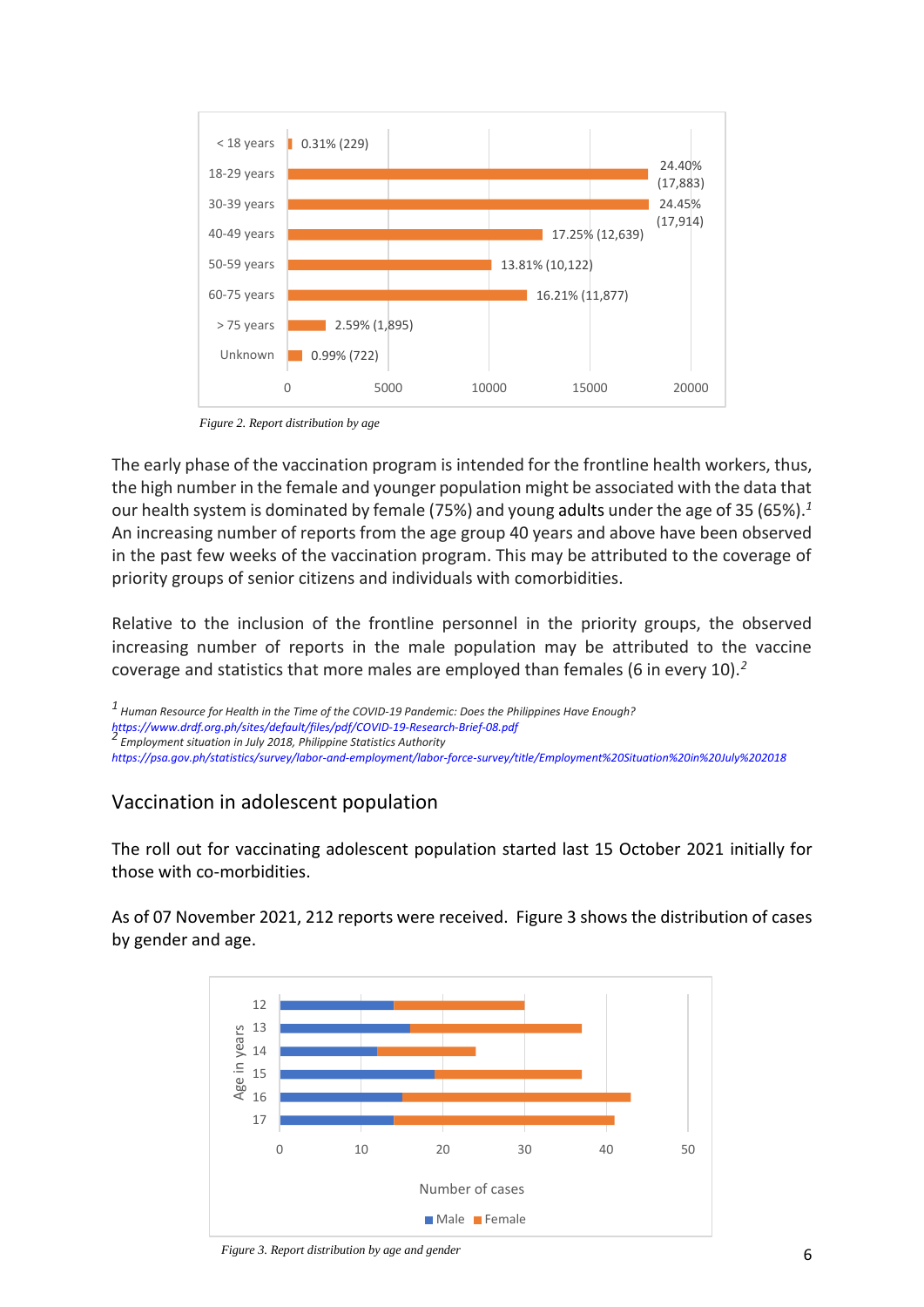Out of the 212 reports, 10 reports were tagged as serious while the rest are non-serious. The most common reported reactions are vaccination/injection site pain, dizziness, headache, blood pressure increased, and tachycardia.

### Reports of suspected serious adverse reaction

Adverse reactions experienced after vaccination are considered serious when it resulted to any of the following criteria:

- In-patient hospitalization/prolongation of existing hospitalization
- Significant disability/incapacity
- Life-threatening (e.g. anaphylaxis) and death
- Birth defect or congenital malformations
- Considered to be medically important event

#### **Hypersensitivity including severe allergic reactions**

Severe allergic reactions have been reported on the use of COVID-19 vaccines including CoronaVac, COVID-19 Vaccine AstraZeneca, Sputnik V, Comirnaty, Janssen COVID-19 Vaccine, and COVID-19 Vaccine Sinopharm. It only occurs in a few vaccinated individuals. It usually happens in people with a history of severe vaccine reactions. Severe allergic reactions (anaphylaxis) generally occur soon after vaccination and are usually managed with Epinephrine in combination with other medicines. Thus, vaccinees are observed for at least 15 minutes after receiving their vaccine. Epinephrine is readily available in all vaccination sites in case of anaphylaxis.

The proportion of reported side effects of severe allergic reactions to COVID-19 vaccines proved to be statistically rare as the number of vaccinated populations increases. The current reporting rate for anaphylaxis is 4.30 per million doses administered.

#### **Increased blood pressure**

Blood pressure (BP) increased has been continuously reported as one of the top adverse reactions to all vaccine platforms. Monitoring BP has been part of the screening process for COVID-19 vaccination program in the country. The program recommends monitoring BP only in vaccine recipients with a history of hypertension, symptomatic hypertension, and based on the clinical judgement of the physician on the vaccination site. This is in relation to the recommendations of [the Philippine Heart Association and Philippine Society of Hypertension](https://pcp.org.ph/index.php/position-statements)  [on elevated blood pressure readings during COVID-19 vaccination.](https://pcp.org.ph/index.php/position-statements)

According to PRESYON 4 (Philippine Heart Association Report on the Study of Hypertension), a nationwide hypertension survey conducted in January to April 2021, the prevalence of hypertension in the Philippines alarmingly increased to 37% in 2021 among adults 18 years old and above from 28% (2013). Out of this 37%, 19% are aware of having hypertension while 18% are unaware. The BP control rate, with or without medications, is 36%. Only about 25% of hypertensive individuals monitor blood pressure at home.*<sup>3</sup>* This study explains the increase in blood pressure observed in most vaccinated individuals.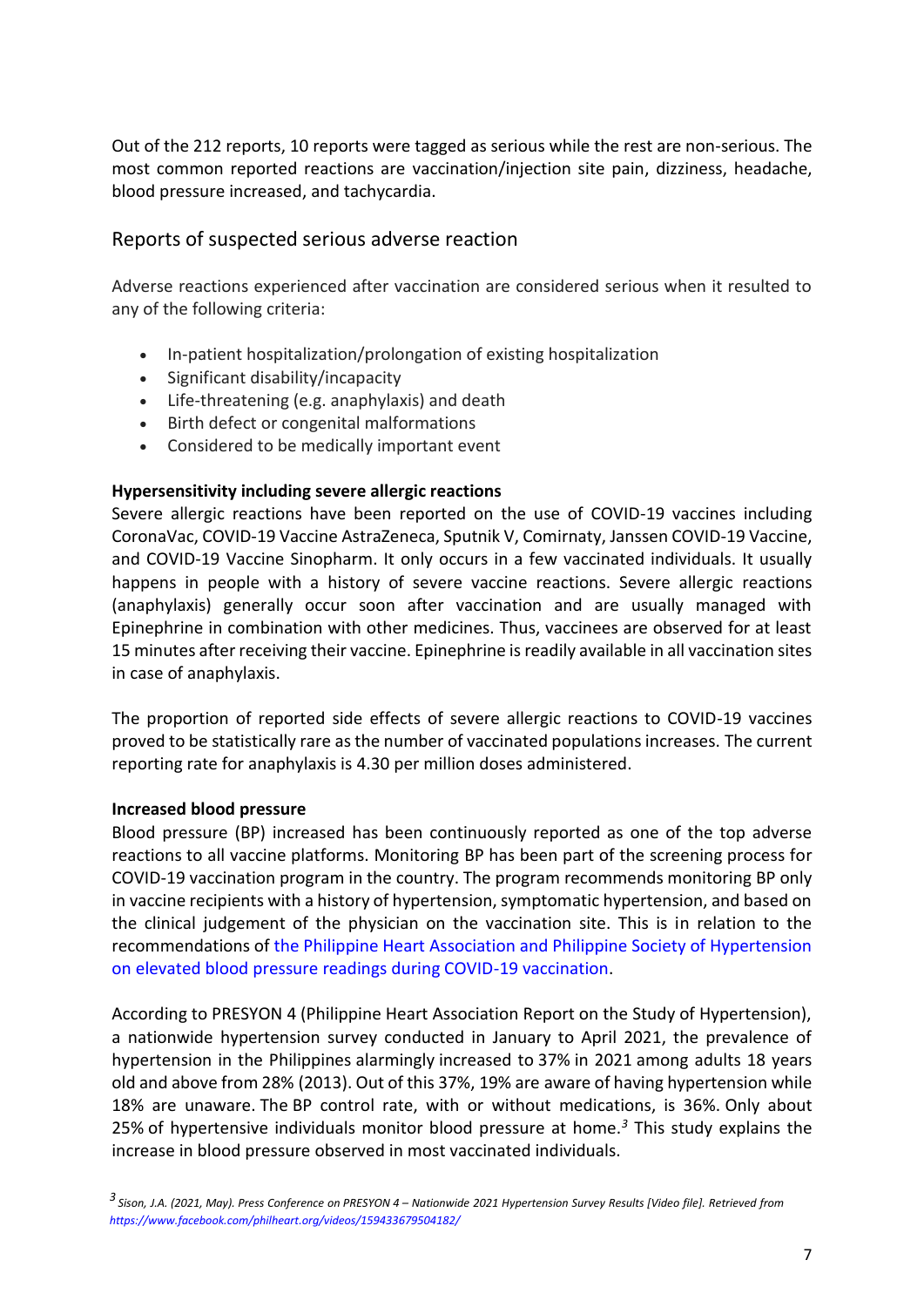#### **Thrombosis-thrombocytopenia syndrome**

Thrombosis-thrombocytopenia syndrome (TTS) are cases of unusual blood clots with low blood platelets. Following cases of TTS from other countries, COVID-19 Vaccine AstraZeneca and Janssen COVID-19 Vaccine revised their label to include warnings related to thrombosis with thrombocytopenia, a very rare side effect following vaccination.

Vaccinated individuals should watch out for the said adverse event and seek immediate medical assistance if they experience any sign of blood clots and low blood platelet such as: *<sup>4</sup>*

- shortness of breath
- chest pain
- leg swelling
- persistent abdominal (belly) pain
- neurological symptoms, such as severe and persistent headaches or blurred vision
- tiny blood spots under the skin beyond the site of the injection

Seven (7) cases of thrombosis have been reported. Causal link of such cases to the vaccination are being reviewed. The FDA together with the Epidemiology Bureau of the DOH shall continue to monitor vaccine safety ensuring that the benefits always outweigh the risks.

*4 AstraZeneca's COVID-19 vaccine: EMA finds possible link to very rare cases of unusual blood clots with low blood platelets [https://www.ema.europa.eu/en/news/astrazenecas-covid-19-vaccine-ema-finds-possible-link-very-rare-cases-unusual-blood-clots-low](https://www.ema.europa.eu/en/news/astrazenecas-covid-19-vaccine-ema-finds-possible-link-very-rare-cases-unusual-blood-clots-low-blood)[blood](https://www.ema.europa.eu/en/news/astrazenecas-covid-19-vaccine-ema-finds-possible-link-very-rare-cases-unusual-blood-clots-low-blood)*

#### **Confirmed COVID-19 infections**

There were 2,350 confirmed reports of COVID-19 infections. Most of the reported infections were asymptomatic cases. There were 171 severe cases which resulted to a fatal outcome. Most of the fatal reports have not yet completed their vaccination course. Upon assessment, these cases were not related to the use of the vaccine, but these were actual COVID-19 natural infections.

The vaccines currently being used in the COVID-19 vaccination program are non-replicating viral vector, inactivated, and mRNA vaccines. It does not contain any live virus and does not cause COVID-19 infection in vaccine recipients.

#### **Inflammation of the heart**

Myocarditis is an inflammation of the heart muscle that may present as chest pain, palpitations, arrhythmias, and/or symptoms of heart failure while pericarditis is an inflammation of the pericardial sac that surrounds the heart and fixes it to the mediastinum. Cases of myocarditis and pericarditis on the use of mRNA vaccine, such as Comirnaty and COVID-19 Vaccine Moderna, have been reported in many countries including the US, UK, Germany, and Israel. Most of the cases are young male. The US FDA announced the revision of fact sheets for Comirnaty and COVID-19 Vaccine Moderna suggesting increased risk of myocarditis and pericarditis following vaccination. EMA's safety committee has also concluded that myocarditis and pericarditis can occur in very rare cases following Comirnaty and COVID-19 Vaccine Moderna.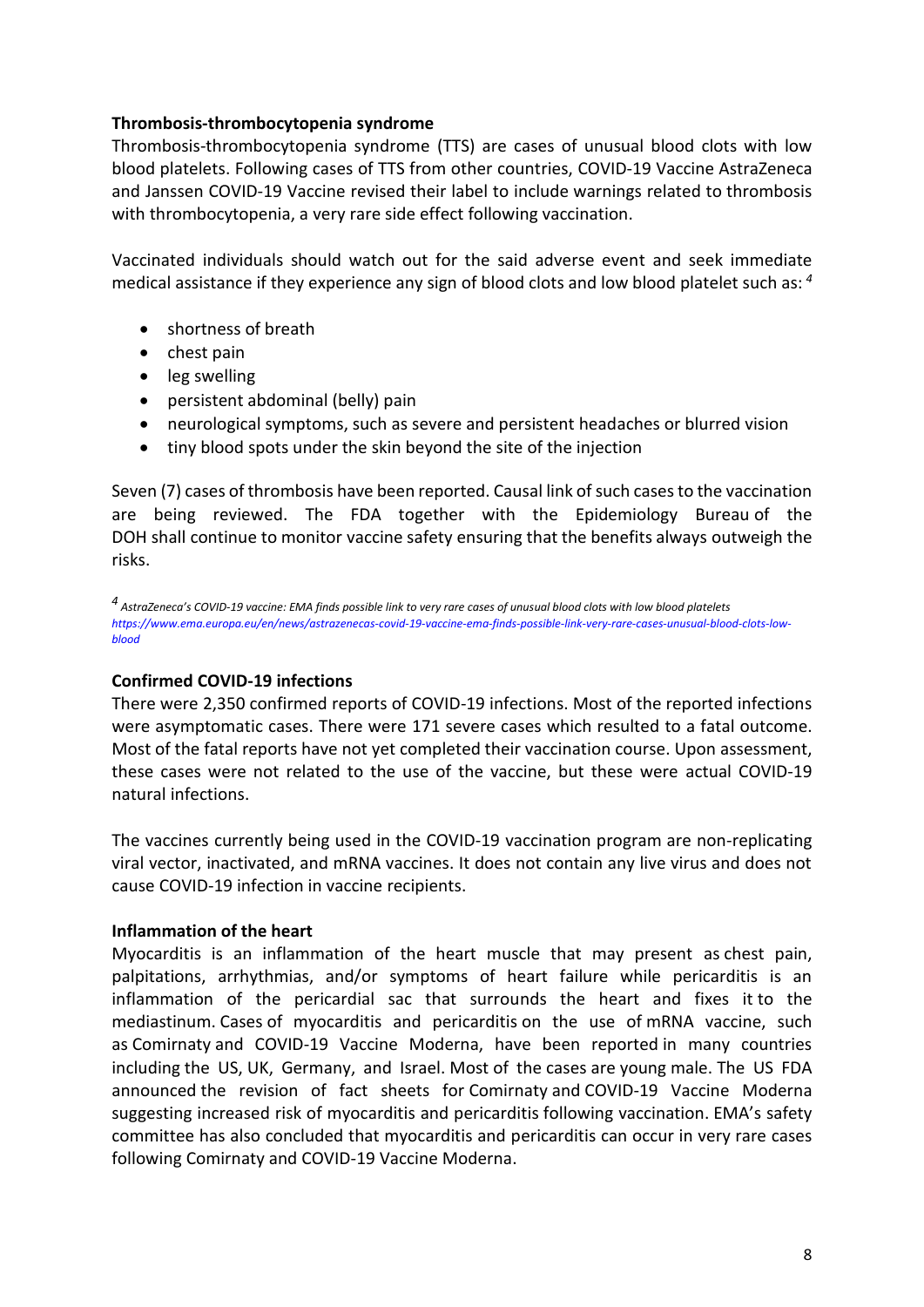Vaccinated individuals should watch out for the said adverse event and seek immediate medical assistance if they experience the following symptoms after vaccination: *5*

- breathlessness
- a forceful heartbeat that may be irregular
- chest pain

Six (6) cases of myocarditis and one (1) case of pericarditis have been reported. Causal link of such cases to the vaccination are being reviewed. The FDA together with the Epidemiology Bureau of the DOH shall continue to monitor vaccine safety ensuring that the benefits always outweigh the risks.

*5 Comirnaty and Spikevax: possible link to very rare cases of myocarditis and pericarditis <https://www.ema.europa.eu/en/news/comirnaty-spikevax-possible-link-very-rare-cases-myocarditis-pericarditis>*

#### **Capillary Leak Syndrome**

Capillary leak syndrome is a very rare, serious condition that causes fluid leakage from small blood vessels (capillary), resulting in swelling mainly in the arms and legs, low blood pressure, thickening of the blood, and low blood levels of albumin. Several cases were reported on the use of COVID-19 Vaccine AstraZeneca and Janssen COVID-19 Vaccine. The EMA's safety committee recommended contraindication in individuals with previous capillary leak syndrome and inclusion of capillary leak syndrome as a new side effect in the product information for both products.

Vaccinated individuals should watch out for the said adverse event and seek immediate medical assistance if they experience the following symptoms days after vaccination, which may occur together with feeling faint (due to low blood pressure): *6*

- rapid swelling of the arms and legs
- sudden weight gain

No case of capillary leak syndrome has been reported on the use of COVID-19 vaccines in the Philippines as of this time. The FDA together with the Epidemiology Bureau of the DOH shall continue to monitor vaccine safety ensuring that the benefits always outweigh the risks.

*6 COVID-19 Vaccine Janssen: Contraindication in individuals with previous capillary leak syndrome and update on thrombosis with thrombocytopenia syndrome*

*[https://www.ema.europa.eu/en/medicines/dhpc/covid-19-vaccine-janssen-contraindication-individuals-previous-capillary-leak-syndrome](https://www.ema.europa.eu/en/medicines/dhpc/covid-19-vaccine-janssen-contraindication-individuals-previous-capillary-leak-syndrome-update)[update](https://www.ema.europa.eu/en/medicines/dhpc/covid-19-vaccine-janssen-contraindication-individuals-previous-capillary-leak-syndrome-update)*

#### **Guillain-Barré syndrome**

Guillain-Barré syndrome (GBS) is a rare, autoimmune disorder in which a person's own immune system damages the nerves, causing muscle weakness and sometimes paralysis. An increased risk for GBS has been observed following vaccination with Janssen COVID-19 Vaccine in the US. The US FDA has announced the revision of fact sheets for Janssen COVID-19 Vaccine to include the observed risk for GBS. EMA's safety committee considered that a causal relationship between Janssen COVID-19 Vaccine and GBS is possible. COVID-19 Vaccine AstraZeneca already updated their product information.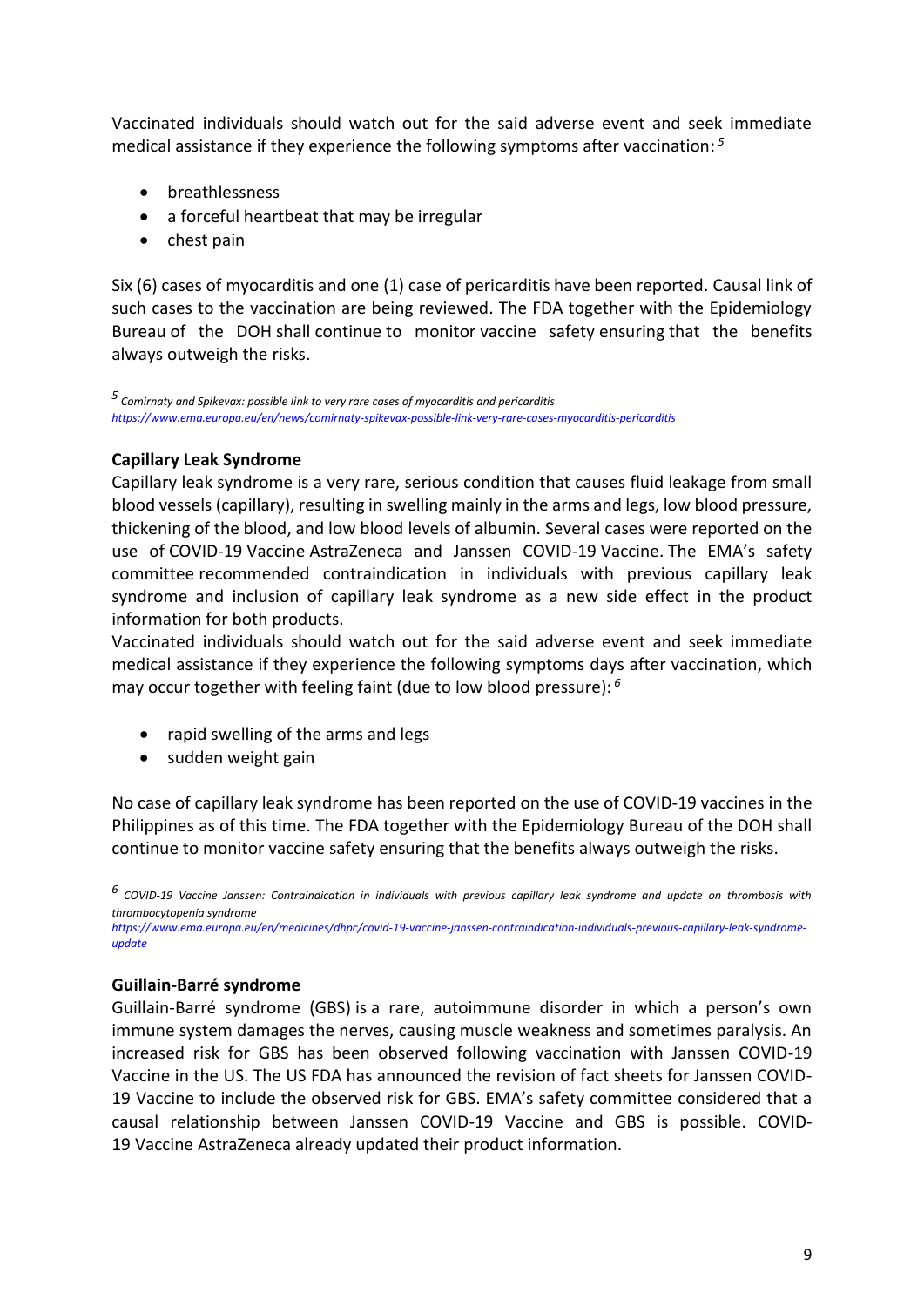Vaccinated individuals should watch out for the said adverse event and seek immediate medical assistance if they experience signs and symptoms suggestive of GBS such as: *7*

- double vision or difficulty moving eyes
- difficulty swallowing, speaking, or chewing
- coordination problems and unsteadiness
- difficulty walking
- tingling sensations in the hands and feet
- weakness in the limbs, chest, or face
- problems with bladder control and bowel function

Fourteen (14) cases of GBS have been reported. Three (3) cases have been assessed as product related reactions (as per published literature), three (3) cases are indeterminate meaning there is insufficient evidence that the vaccine caused the reaction, and eight (8) are currently being reviewed. The FDA together with the Epidemiology Bureau of the DOH shall continue to monitor vaccine safety ensuring that the benefits always outweigh the risks.

*7 COVID-19 Vaccine Janssen: Guillain-Barré syndrome listed as a very rare side effect <https://www.ema.europa.eu/en/news/covid-19-vaccine-janssen-guillain-barre-syndrome-listed-very-rare-side-effect>*

#### **Bell's palsy**

Bell's palsy is a form of temporary facial paralysis or weakness on one side of the face. It results from dysfunction of facial nerve which directs the muscles on one side of the face. Cases have been reported in a number of people in Hong Kong, Canada, and UK on the use of CoronaVac, Comirnaty, and COVID-19 Vaccine Moderna. The overall number of these reports is relatively small. In relation to this, [CoronaVac vaccination fact sheet was revised to include](https://www.drugoffice.gov.hk/eps/do/en/doc/Safety_Monitoring_of_COVID-19_Vaccines_in_Hong_Kong.pdf)  [bell's palsy as a very rare adverse reaction](https://www.drugoffice.gov.hk/eps/do/en/doc/Safety_Monitoring_of_COVID-19_Vaccines_in_Hong_Kong.pdf) in Hong Kong while Comirnaty product information was revised in Canada. COVID-19 Vaccine Moderna already contains this safety information.

Vaccinated individuals should watch out for the said adverse event and seek immediate medical assistance if they experience any combination of the following symptoms: *<sup>8</sup>*

- uncoordinated movement of the muscles that control facial expressions, such as smiling, squinting, blinking, or closing the eyelid
- loss of feeling in the face
- headache
- tearing from the eye
- drooling
- lost sense of taste on the front two-thirds of the tongue
- hypersensitivity to sound in the one ear
- inability to close an eye on one side of the face

Twenty-two (22) cases of bell's palsy have been reported. One (1) case have been assessed as product related reactions (as per published literature), four (4) cases are indeterminate meaning there is insufficient evidence that the vaccine caused the reaction, one (1) as coincidental or not related to the vaccine, and (16) are currently being reviewed. The FDA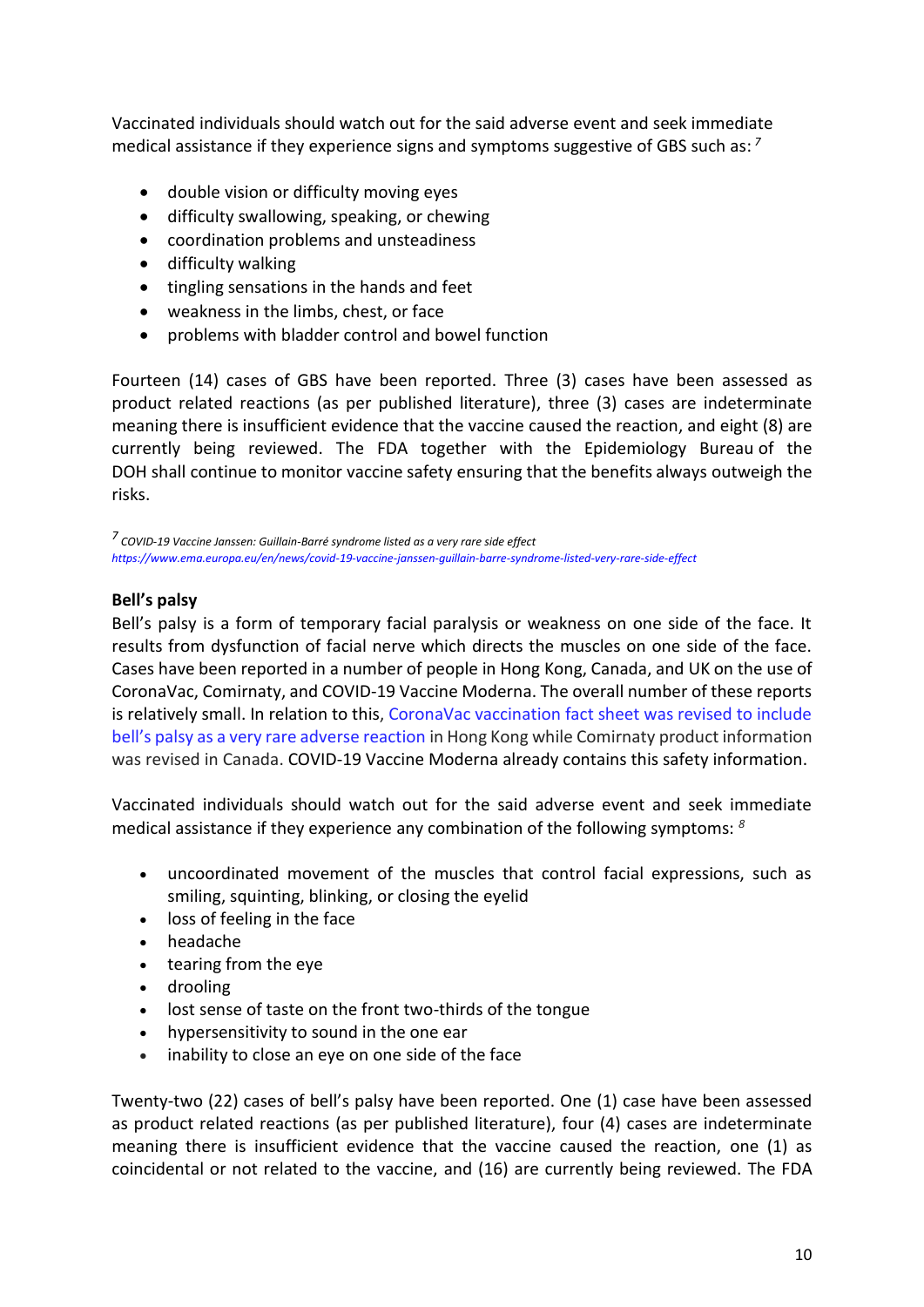together with the Epidemiology Bureau of the DOH shall continue to monitor vaccine safety ensuring that the benefits always outweigh the risks.

*8 Health Canada updates Pfizer-BioNTech COVID-19 vaccine label to reflect very rare reports of Bell's Palsy <https://healthycanadians.gc.ca/recall-alert-rappel-avis/hc-sc/2021/76203a-eng.php>*

#### **Cases of hospitalization**

One of the criteria for serious adverse reaction is hospitalization or extended hospital stay. Reports of adverse reaction that results in hospitalization does not necessarily mean that vaccine caused the reaction. An Expert Committee reviews and assesses whether the vaccine caused the reaction. Based on the reports received, the hospitalization reporting rate is 3.30 per 100,000 doses administered. Commonly reported causes of hospitalization include pyrexia, cough, dyspnea, and headache.

#### **Reports involving death**

As of 07 November 2021, 1,409 fatal events were received. Reports of fatal events does not necessarily mean that the vaccine caused the events. Underlying conditions or pre-existing medical conditions causing fatal events are usually coincidental on the use of the vaccine. It is expected that reports of fatal events will rise as the vaccination program covers more people including those with undiagnosed illness, underlying comorbidities, and pre-existing medical conditions.

The vaccinees reported to have fatal events were aged 18 years and above. The mean age of the fatal cases was 62.5 years. 67.49% (951) of the fatal cases were from age group 60 years and above, 22.43% (316) from age group of 40-59 years, 8.73% (123) from age group 18-39 years, and 1.35 (19) were not identified to what age group they are classified.

Most of these events occurred in persons with multiple existing comorbidities. These include cardiovascular diseases, ischemic heart diseases, cerebrovascular diseases, cancer, diabetes, and infections including pneumonia. There were cases of confirmed COVID-19 infections leading to severe cases with fatal outcomes.

### **Number of suspected adverse reactions per category**

A total of 73,281 case reports consisting of 160,858 suspected adverse reactions were received from the start of the vaccination program. More than one suspected adverse reaction may be reported in a single case. Suspected adverse reactions were coded using the Medical Dictionary for Regulatory Activities (MedDRA) terminology to allow international comparison of reports.

The data presented below are categorized by System Organ Class (SOC), the highest in the hierarchy of MedDRA. They are grouped by manifestation site (e.g. gastrointestinal, cardiac) and etiology (e.g. infections, examinations).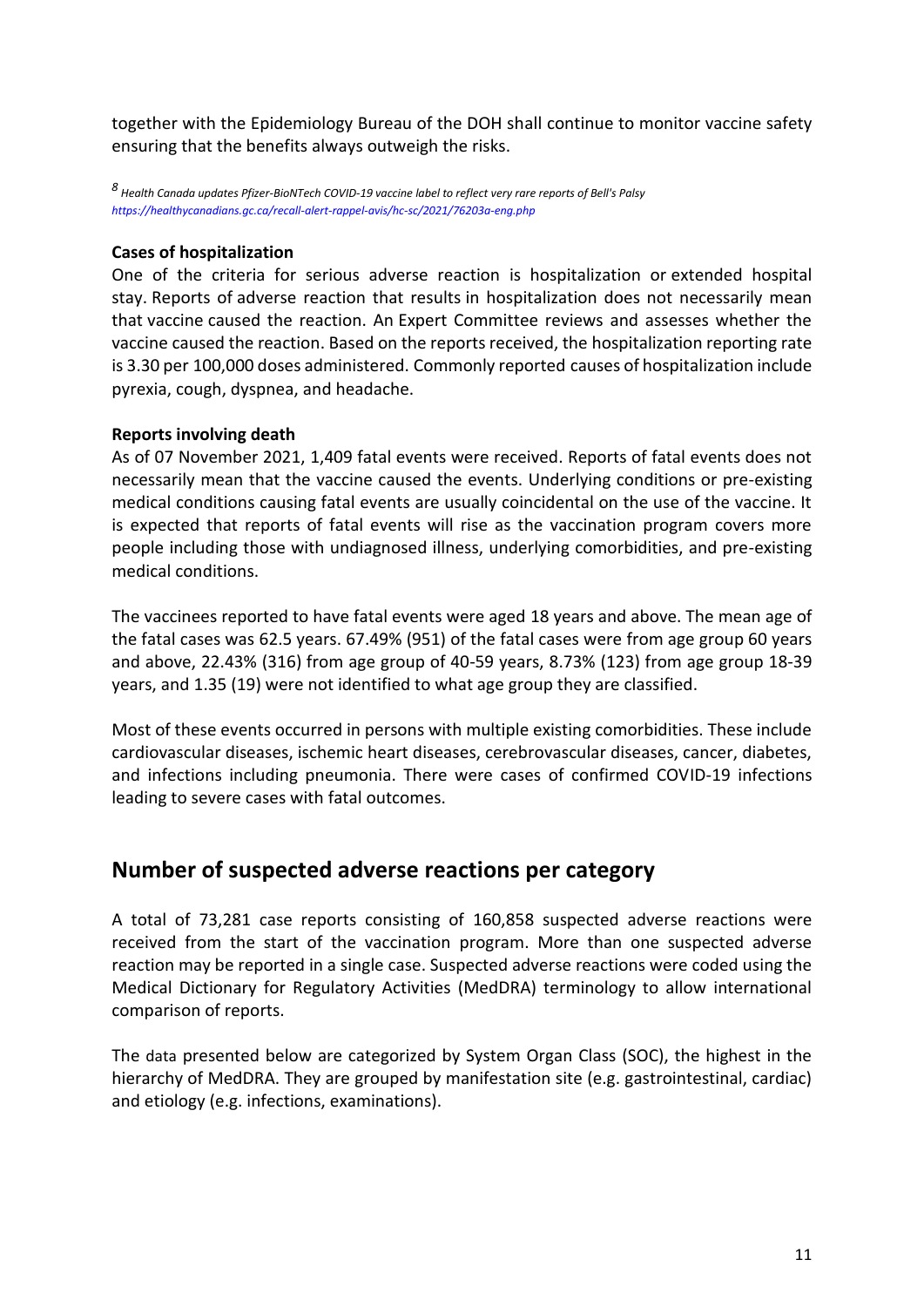### Reactions to inactivated vaccines

- CoronaVac
- COVID-19 Vaccine Sinopharm

| Classification                                                                                                                              | Number of suspected<br>reactions |
|---------------------------------------------------------------------------------------------------------------------------------------------|----------------------------------|
| General symptoms & reactions in the administration site<br>E.g. Pain and reaction in the injection site, chills, discomfort, fever, fatigue | 11,988                           |
| Cardiac symptoms<br>E.g. Palpitations, bradycardia, tachycardia                                                                             | 860                              |
| Ear symptoms<br>E.g. Ear swelling, vertigo, tinnitus, ear discomfort                                                                        | 50                               |
| Endocrine symptoms<br>E.g. Adrenal insufficiency, goiter, thyroid symptoms                                                                  | 3                                |
| Examinations<br>E.g. Increased blood pressure, increased heart rate, blood glucose<br>increased, SARS-CoV-2 test                            | 11,297                           |
| Eye symptoms<br>E.g. Eye itchiness, blurred vision, eye pain, eye swelling                                                                  | 244                              |
| Gastrointestinal symptoms<br>E.g. Abdominal pain, diarrhea, nausea, vomiting, dry mouth, lip swelling                                       | 3,090                            |
| Hepatobiliary symptoms<br>E.g. Jaundice                                                                                                     | 3                                |
| Immune system symptoms<br>E.g. Allergic reactions, hypersensitivity                                                                         | 192                              |
| <b>Infections</b><br>E.g. Cold symptoms, rhinitis                                                                                           | 3,038                            |
| Metabolism and nutrition-related symptoms<br>E.g. Decreased appetite, increased appetite, starvation, dehydration                           | 402                              |
| Musculoskeletal symptoms<br>E.g. Back pain, joint pain, pain in extremities, muscle pain, muscle spasms                                     | 1,949                            |
| Neoplasm<br>E.g. Liver cancer, endometrial cancer, uterine myoma                                                                            | 3                                |
| Neurological symptoms<br>E.g. Dizziness, headache, syncope                                                                                  | 7,955                            |
| Pregnancy, puerperium, and perinatal conditions<br>E.g. Abortion, hemorrhage                                                                | 3                                |
| Procedural symptoms<br>E.g. Procedural hypertension, vaccination adverse reaction                                                           | 79                               |
| Psychiatric symptoms<br>E.g. Feeling anxious, insomnia, nervousness, disorientation                                                         | 138                              |
| Renal and urinary symptoms<br>E.g. Urine coloring yellow, urine frequency                                                                   | 42                               |
| Reproductive symptoms<br>E.g. Vaginal bleeding, vaginal spotting                                                                            | 44                               |
| Respiratory symptoms<br>E.g. Cough, nasal congestion, throat irritation                                                                     | 5,575                            |
| Skin symptoms<br>E.g. Cold sweat, rash, redness                                                                                             | 4,011                            |
| Social circumstances<br>E.g. Hearing disability, walking disability                                                                         | 3                                |
| Surgical and medical procedure<br>E.g. Tumor debulking, nasolabial flap                                                                     | $\mathbf{1}$                     |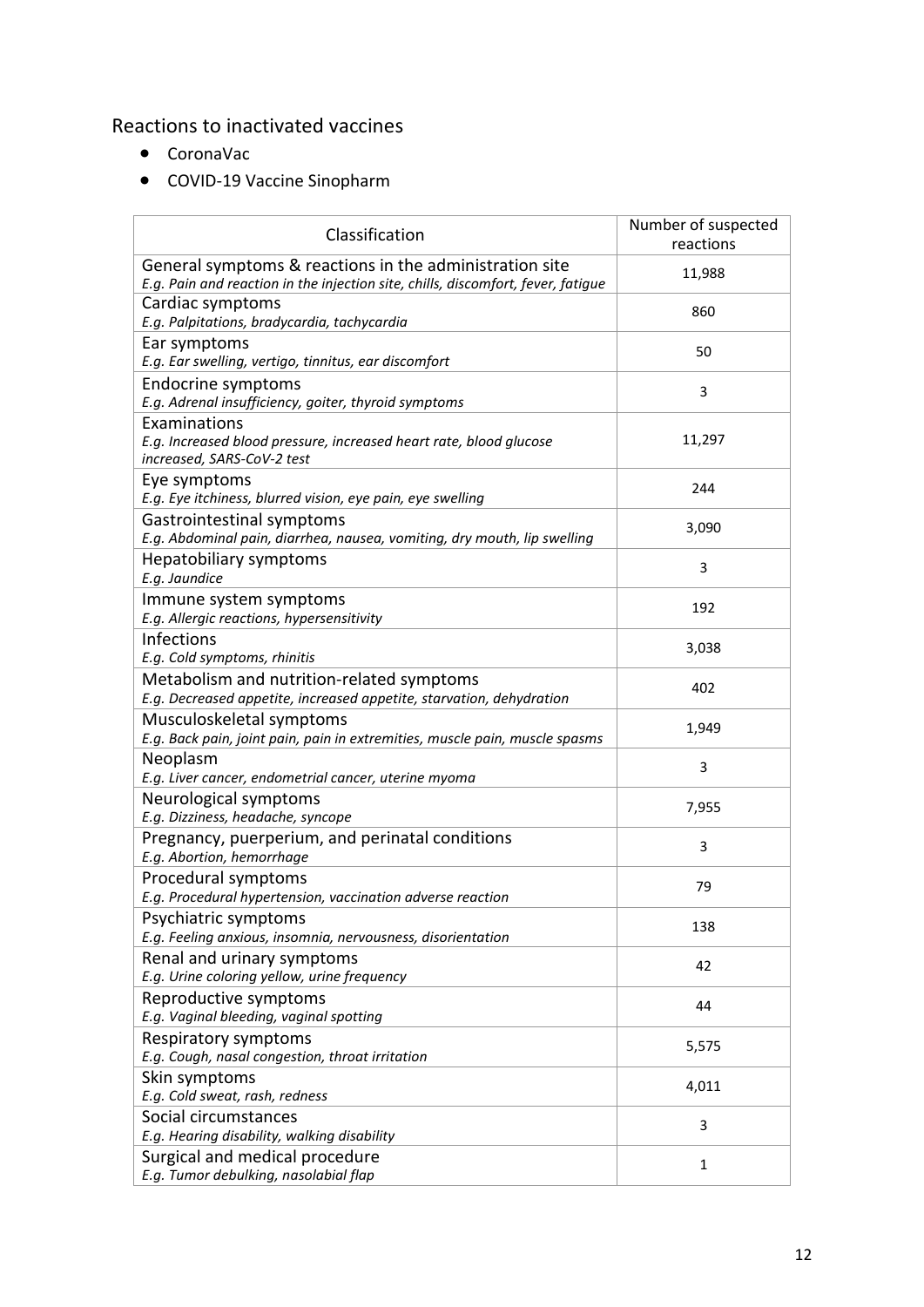| Symptoms in blood and lymphatic system<br>E.g. Pain in the lymph nodes | 35  |
|------------------------------------------------------------------------|-----|
| Vascular symptoms<br>E.g. Flushes, low blood pressure                  | 382 |



*Figure 4. Suspected adverse reaction distribution by SOC for inactivated vaccine*

As shown in Figure 4, the SOC which consists of the greatest number of reports were examinations (11,176), followed by general symptoms and reactions in the administration site (8,989), neurological symptoms (6,702), respiratory symptoms (4,223), skin symptoms (3,025), infections (2,659), gastrointestinal symptoms (2,327), musculoskeletal symptoms (1,708), cardiac symptoms (833), and metabolism and nutrition-related symptoms (400).

The top reported events for CoronaVac are:

- blood pressure increased (37.99%)
- headache (13.08%)
- pyrexia (13.05%)
- vaccination/injection site pain (10.25%)
- $\blacksquare$  cough (9.36%)
- rash (7.00%)
- dizziness (6.63%)
- nasopharyngitis (5.57%)
- malaise (5.03%)
- $\blacksquare$  dyspnea (4.41%)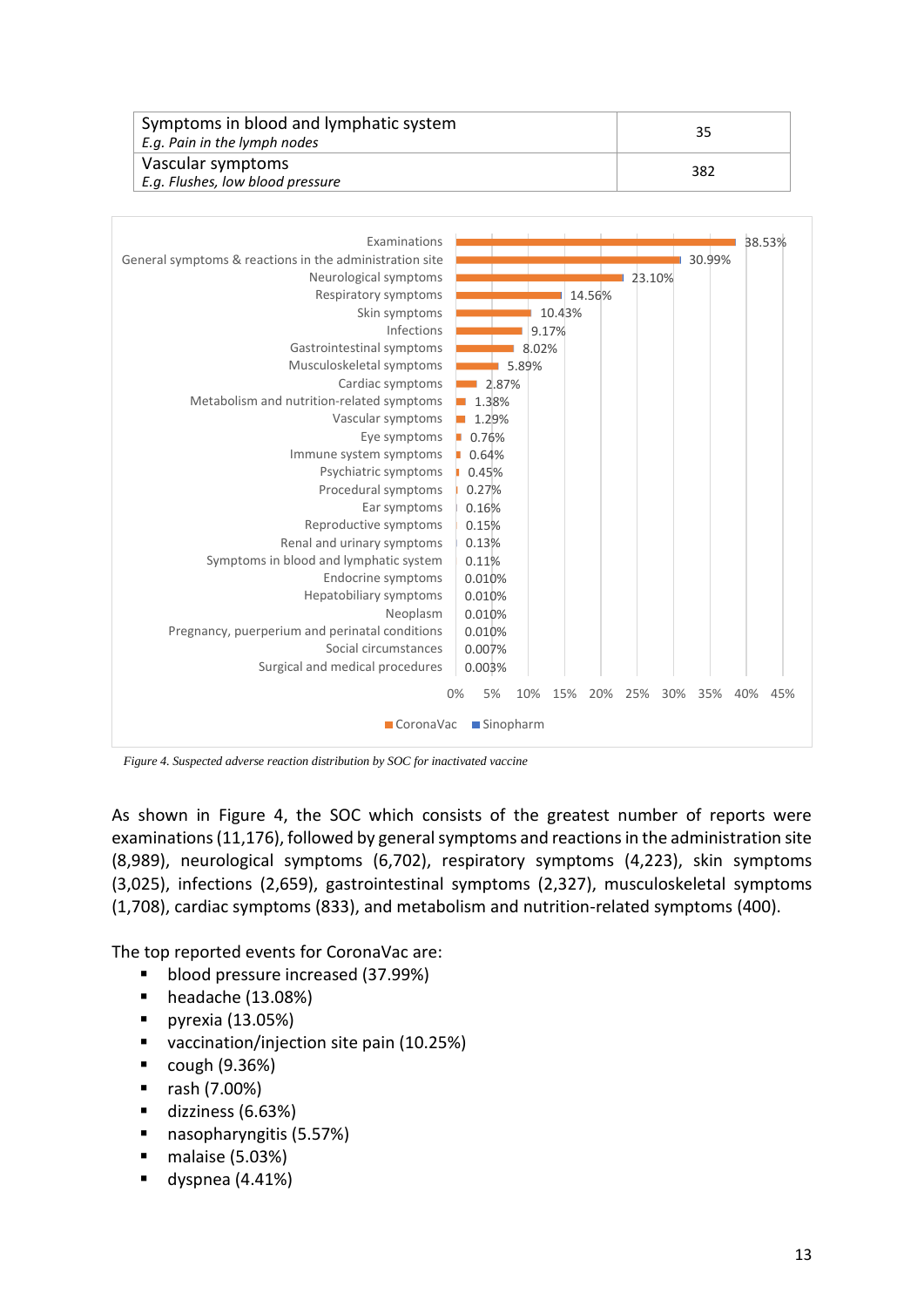The top reported events for COVID-19 Vaccine Sinopharm are:

- $\nightharpoonup$  pyrexia (28.44%)
- $cough (16.51%)$
- dizziness (14.68%)
- $\blacksquare$  headache (13.76%)
- rash (11.01%)
- nasopharyngitis (9.17%),
- dyspnea (8.26%), blood pressure increased (8.26%)
- $\blacksquare$  fatigue (7.34%), pruritus (7.34%)

### Reactions to non-replicating viral vector vaccines

- COVID-19 vaccine AstraZeneca
- Sputnik V
- Janssen COVID-19 Vaccine

| <b>Classification</b>                                                                                                                       | <b>Number of</b><br>suspected reactions |
|---------------------------------------------------------------------------------------------------------------------------------------------|-----------------------------------------|
| General symptoms & reactions in the administration site<br>E.g. Pain and reaction in the injection site, chills, discomfort, fever, fatigue | 44,024                                  |
| Cardiac symptoms<br>E.g. Palpitations, bradycardia, tachycardia                                                                             | 741                                     |
| Congenital, familial, and genetic disorder<br>E.g. Polycystic kidney                                                                        | 1                                       |
| Ear symptoms<br>E.g. Ear swelling, vertigo, tinnitus, ear discomfort                                                                        | 62                                      |
| <b>Endocrine symptoms</b><br>E.g. Adrenal insufficiency, goiter, thyroid symptoms                                                           | 3                                       |
| Examinations<br>E.g. Increased blood pressure, increased heart rate, blood glucose<br>increased, SARS-CoV-2 test                            | 6,656                                   |
| Eye symptoms<br>E.g. Eye itchiness, blurred vision, eye pain, eye swelling                                                                  | 482                                     |
| Gastrointestinal symptoms<br>E.g. Abdominal pain, diarrhea, nausea, vomiting, lip swelling                                                  | 4,709                                   |
| Hepatobiliary symptoms<br>E.g. Jaundice                                                                                                     | 5                                       |
| Immune system symptoms<br>E.g. Allergic reactions, hypersensitivity                                                                         | 271                                     |
| Infections<br>E.g. Cold symptoms, rhinitis                                                                                                  | 2,663                                   |
| Metabolism and nutrition-related symptoms<br>E.g. Decreased appetite, increased appetite, starvation, dehydration                           | 728                                     |
| Musculoskeletal symptoms<br>E.g. Back pain, joint pain, pain in extremities, muscle pain, muscle spasms                                     | 8,990                                   |
| Neoplasm<br>E.g. Liver cancer, endometrial cancer, uterine myoma                                                                            | $\overline{2}$                          |
| Neurological symptoms<br>E.g. Dizziness, headache, syncope                                                                                  | 16,340                                  |
| Pregnancy, puerperium, and perinatal conditions<br>E.g. Abortion, hemorrhage                                                                | 9                                       |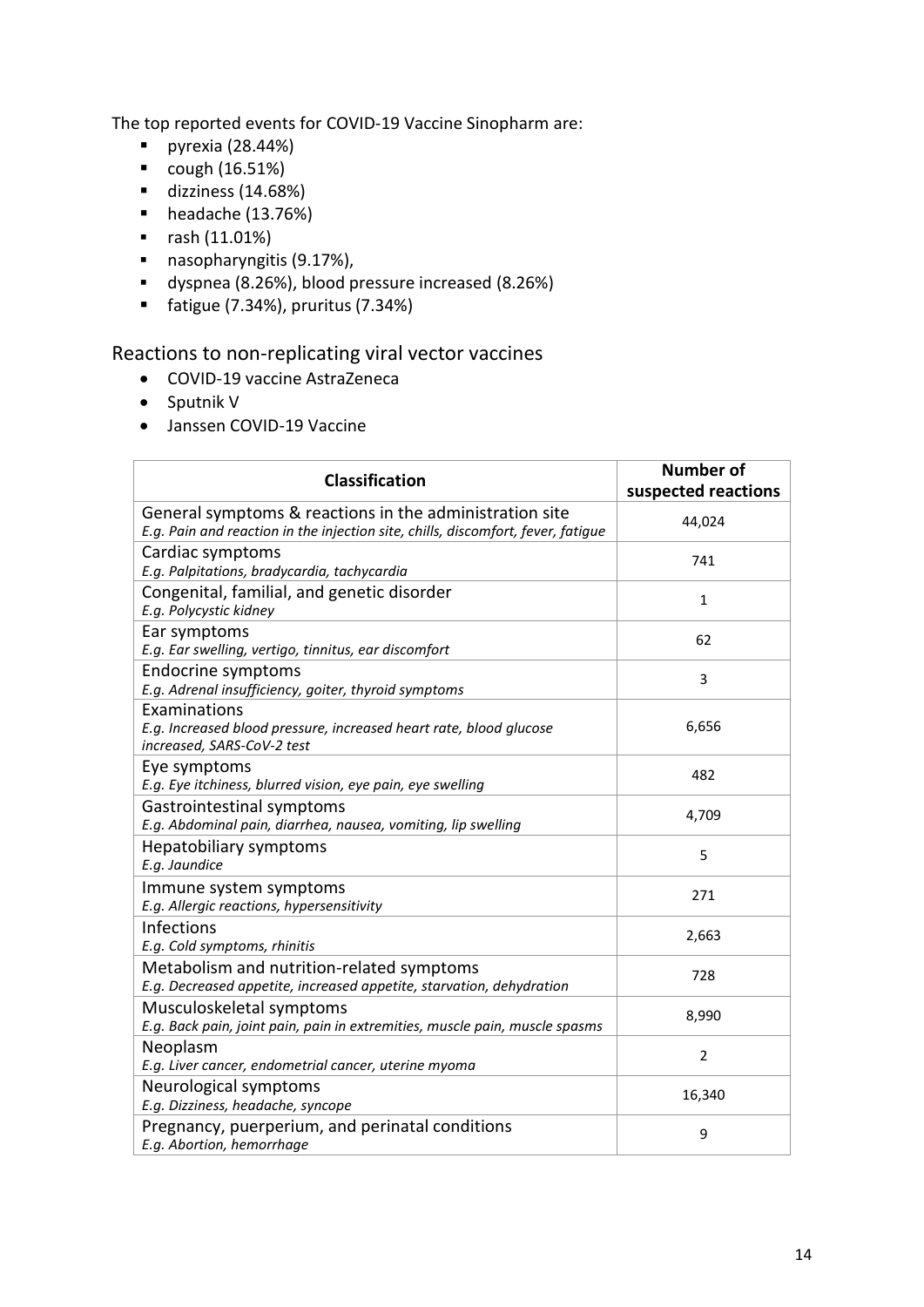| Procedural symptoms<br>E.g. Procedural hypertension, vaccination adverse reaction   | 156            |
|-------------------------------------------------------------------------------------|----------------|
| Psychiatric symptoms<br>E.g. Feeling anxious, insomnia, nervousness, disorientation | 105            |
| Renal and urinary symptoms<br>E.g. Urine coloring yellow, urine frequency           | 40             |
| Reproductive symptoms<br>E.g. Vaginal bleeding, vaginal spotting                    | 55             |
| Respiratory symptoms<br>E.g. Cough, nasal congestion, throat irritation             | 4,169          |
| Skin symptoms<br>E.g. Cold sweat, rash, redness                                     | 3,441          |
| Social circumstances<br>E.g. Hearing disability, walking disability                 | $\overline{2}$ |
| Surgical and medical procedure<br>E.g. Tumor debulking, nasolabial flap             | $\mathfrak z$  |
| Symptoms in blood and lymphatic system<br>E.g. Pain in the lymph nodes              | 68             |
| Vascular symptoms<br>E.g. Flushes, low blood pressure                               | 372            |



*Figure 5. Suspected adverse reaction distribution by SOC for viral vector vaccines*

As shown in Figure 5, the SOC which consists of the greatest number of reports were general symptoms and reactions in the administration site (23,098), followed by neurological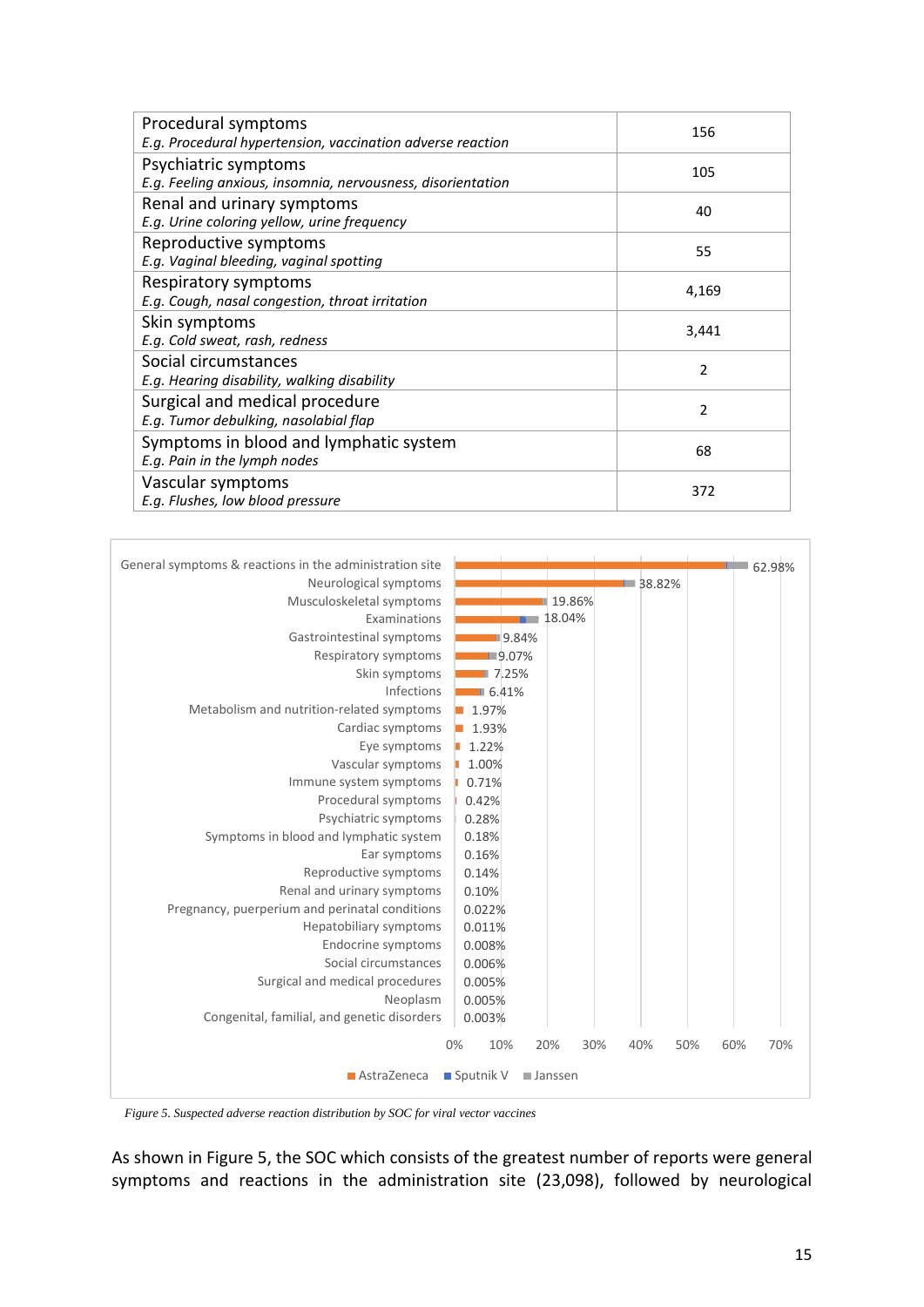symptoms (14,236), musculoskeletal symptoms (7,282), examinations (6,614), gastrointestinal symptoms (3,608), respiratory symptoms (3,328), skin symptoms (2,659), infections (2,351), metabolism and nutrition-related symptom (721), and cardiac symptoms (709).

The top reported events for COVID-19 Vaccine AstraZeneca are:

- $\blacksquare$  pyrexia (40.46%)
- headache (34.09%)
- vaccination/injection site pain (23.44%)
- malaise (21.72%)
- $\blacksquare$  chills (16.46%)
- $\blacksquare$  myalgia (15.81%)
- blood pressure increased (15.52%)
- fatigue (11.90%)
- arthralgia (7.81%)
- dizziness (6.38%)

The top reported events for Sputnik V are:

- blood pressure increased (57.20%)
- $\blacksquare$  pyrexia (11.44%)
- headache (8.48%)
- $\blacksquare$  cough (6.33%)
- $\blacksquare$  rash (5.25%)
- nasopharyngitis (4.85%)
- heart rate increased (4.71%)
- vaccination/injection site pain (4.44%)
- dizziness (4.17%)
- COVID-19 (3.50%)

The top reported events for Janssen COVID-19 Vaccine are:

- blood pressure increased (27.26%)
- pyrexia (20.36%)
- vaccination/injection site pain (17.63%)
- $\blacksquare$  headache (11.50%)
- $\blacksquare$  cough (10.93%)
- dyspnea (6.04%)
- hypoesthesia (5.81%)
- malaise (5.58%)
- dizziness (4.86%)
- rash (4.80%)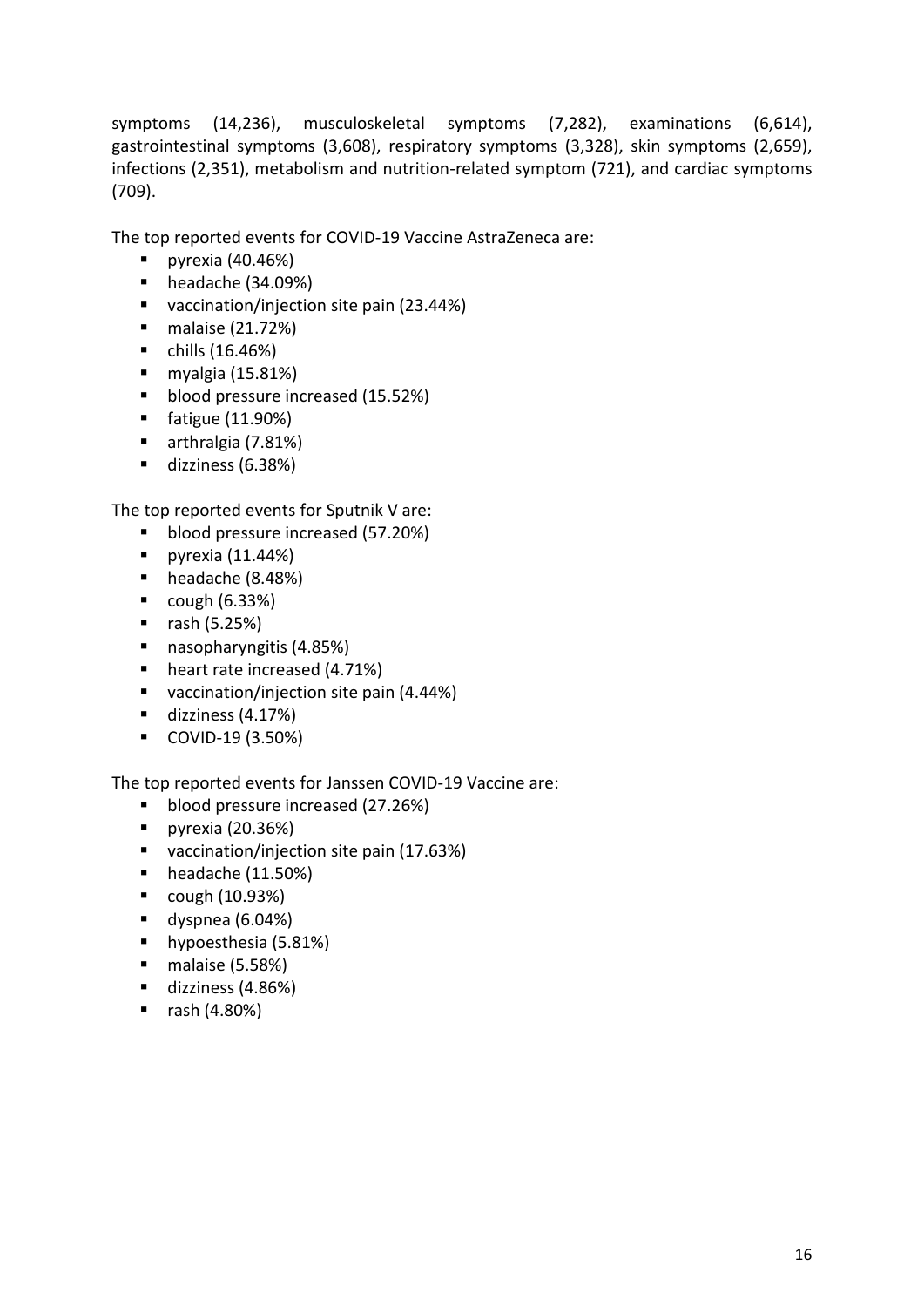### Reactions to mRNA vaccines

- Comirnaty
- COVID-19 Vaccine Moderna

| Classification                                                                                                                              | Number of suspected<br>reactions |
|---------------------------------------------------------------------------------------------------------------------------------------------|----------------------------------|
| General symptoms & reactions in the administration site<br>E.g. Pain and reaction in the injection site, chills, discomfort, fever, fatigue | 4,924                            |
| Cardiac symptoms<br>E.g. Palpitations, bradycardia, tachycardia                                                                             | 385                              |
| Ear symptoms<br>E.g. Ear swelling, vertigo, tinnitus, ear discomfort                                                                        | 19                               |
| Examinations<br>E.g. Increased blood pressure, increased heart rate, blood glucose<br>increased, SARS-CoV-2 test                            | 2,469                            |
| Eye symptoms<br>E.g. Eye itchiness, blurred vision, eye pain, eye swelling                                                                  | 94                               |
| Gastrointestinal symptoms<br>E.g. Abdominal pain, diarrhea, nausea, vomiting, lip swelling                                                  | 807                              |
| Immune system symptoms<br>E.g. Allergic reactions, hypersensitivity                                                                         | 64                               |
| Infections<br>E.g. Cold symptoms, rhinitis                                                                                                  | 624                              |
| Metabolism and nutrition-related symptoms<br>E.g. Decreased appetite, increased appetite, starvation, dehydration                           | 108                              |
| Musculoskeletal symptoms<br>E.g. Back pain, joint pain, pain in extremities, muscle pain, muscle spasms                                     | 837                              |
| Neoplasm<br>E.g. Breast cancer                                                                                                              | $\mathbf{1}$                     |
| Neurological symptoms<br>E.g. Dizziness, headache, syncope                                                                                  | 2,296                            |
| Pregnancy, puerperium, and perinatal conditions<br>E.g. Abortion, hemorrhage                                                                | 4                                |
| Procedural symptoms<br>E.g. Procedural hypertension, vaccination adverse reaction                                                           | 30                               |
| Psychiatric symptoms<br>E.g. Feeling anxious, insomnia, nervousness, disorientation                                                         | 55                               |
| Renal and urinary symptoms<br>E.g. Urine coloring yellow, urine frequency                                                                   | 18                               |
| Reproductive symptoms<br>E.g. Vaginal bleeding, vaginal spotting                                                                            | 30                               |
| Respiratory symptoms<br>E.g. Cough, nasal congestion, throat irritation                                                                     | 1,344                            |
| Skin symptoms<br>E.g. Cold sweat, rash, redness                                                                                             | 1,078                            |
| Social circumstances<br>E.g. Hearing disability, walking disability                                                                         | $\overline{2}$                   |
| Symptoms in blood and lymphatic system<br>E.g. Pain in the lymph nodes                                                                      | 48                               |
| Surgical and medical procedure<br>E.g. Chemotherapy                                                                                         | $\mathbf{1}$                     |
| Vascular symptoms<br>E.g. Flushes, low blood pressure                                                                                       | 105                              |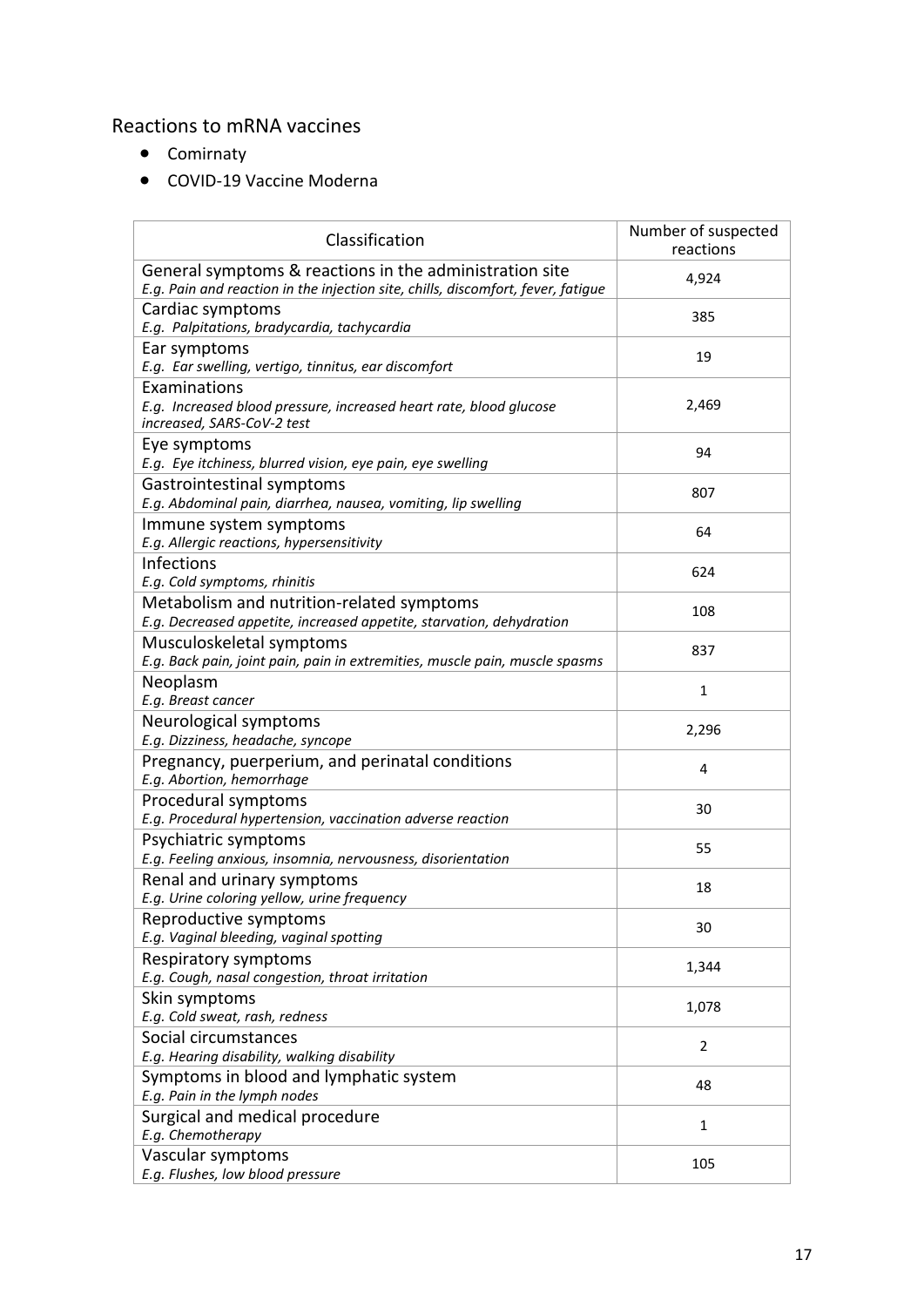

*Figure 6. Suspected adverse reaction distribution by SOC for mRNA vaccine*

As shown in Figure 6, the SOC which consists of the greatest number of reports were general symptoms and reactions in the administration site (3,059), followed by examinations (2,421), neurological symptoms (1,891), respiratory symptoms (1,037), skin symptoms (822), musculoskeletal symptoms (683), gastrointestinal symptoms (588), infections (562), cardiac symptoms (380), and metabolism and nutrition-related symptoms (108).

The top reported events for Comirnaty are:

- blood pressure increased (33.56%)
- pyrexia (17.66%)
- headache (12.37%)
- vaccination/injection site pain (9.19%)
- $\bullet$  cough (8.39)
- dizziness (7.88%)
- rash (6.89%)
- nasopharyngitis (4.87%)
- $\blacksquare$  dyspnea (4.72%)
- malaise (4.57%)

The top reported events for COVID-19 vaccine Moderna are:

- pyrexia (31.80%)
- vaccination/injection site pain (24.37%)
- blood pressure increased (21.08%)
- headache (19.93%)